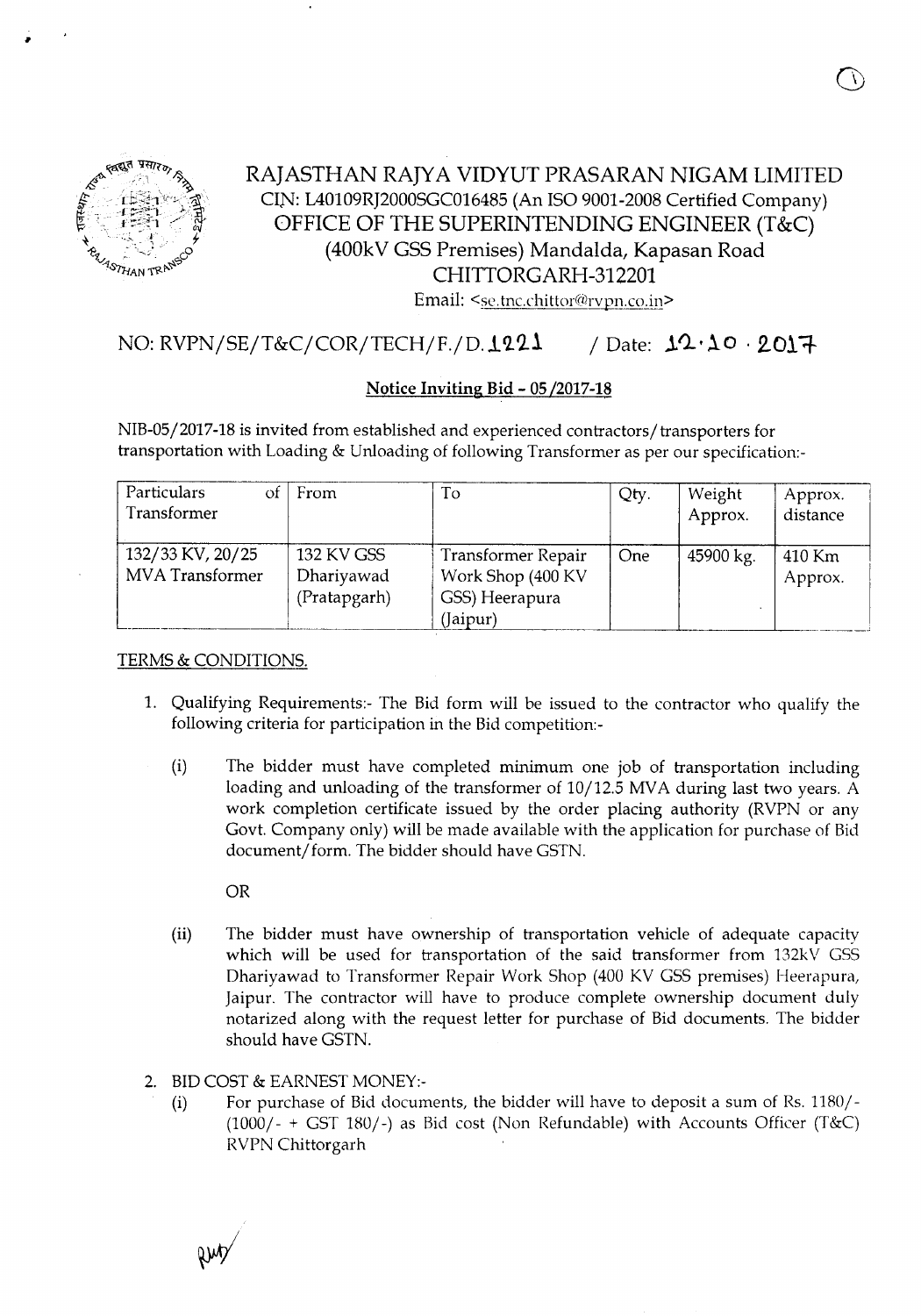- (ii) The bidder shall have to deposit an amount of Rs. 8600/- (Rupees Eight Thousand Six Hundred Only) as Earnest Money through Demand Draft/Bankers Cheque made in favour of the Accounts Officer (T&C) RVPN Chittorgarh and obtain a receipt there of.
- (iii) Any Bid not accompanied by a copy of receipt/ proof of deposit of Earnest Money & Bid Cost, shall be rejected. It should be clearly mentioned on the Bid envelop that Earnest Money Rs. 8600/- has been deposited vide A-9 C. R. No. Date
- (iv) The Earnest Money will be released to unsuccessful bidders/ contractors on production of the original receipt issued by the Nigam at the earliest as possible after finalization of the Bid. In case of successful bidder(s), the Earnest Money will be taken in to account in arriving at the amount of the security deposit.
- (v) Request for adjustment/ proposal for acceptance of Earnest Money deposits, if any, already lying with the RVPN in connection with some other Bids/ orders shall not be entertained.
- (vi) No interest shall be payable on such deposit of Earnest Money. The RVPN reserves the right to forfeit the Earnest Money deposit or a part in circumstances which according 0 him indicate that the bidder is not accepting/ executing any order placed on him under the specification. .
- (vii) The earnest Money of the successful bidder will be refunded after satisfactory completion of the work.
- (viii) The Bid should be addressed to the Superintending Engineer (T&C) RVPN Chittorgarh. Bids shall be accepted up to 1.30 PM on 23.10.2017 and shall be opened on date 24.10.2017 at 3.00 PM in presence of the bidder(s) who chooses to be present.
- 3. The bid shall be submitted in closed / sealed/ pasted envelope duly super scribed as "Bid for Transportation of Transformer and Accessories under Open Competitive Bid NIB-OS/207-18".
- 4. PRICES: Quoted Prices shall be complete and firm inclusive of insurance and other charges, transportation of transformer with loading, unloading and also inclusive of cost of diesel and oil etc. Rate for the complete job should be quoted in G-Schedule enclosed herewith. GST may be quoted separately.
- 5. VALIDITY OF RATES/OFFER: The Bid/ rates offered for Transportation work by Contractor shall be valid for a period of 120 days for acceptance by the Nigam.
- 6. PAYMENT: 100% Payment shall be made by the Accounts Officer (T&C) RVPN Chittorgarh through RTGS/ NEFT for quick and safe transfer of funds. The charges for transfer through RTGS/ NEFT shall be on the part of supplier/ contractor. The supplier/ Contractor shall furnish particulars to the payment making authorities of RVPN in prescribed format to be provided by the purchaser after successful transportation of Transformer as mentioned above on verified receipts/bills by Assistant Engineer/Engineer In charge duly Counter Signed by the concern Divisional Officer.
- 7. Statutory Deductions as per prevailing rules shall be made from bills before release of payment through NEFT / RTGS.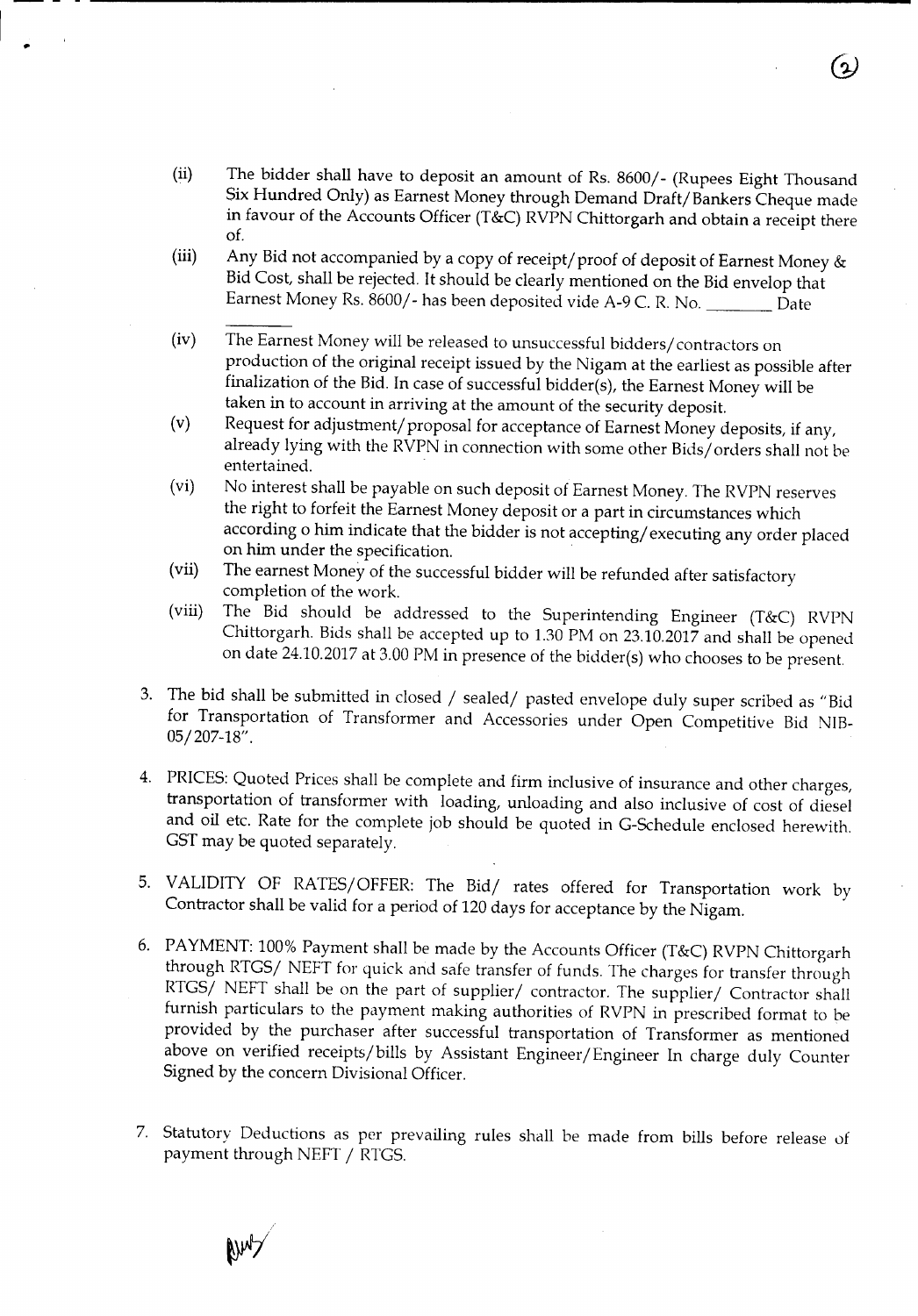- 8. Any Statutory Variation in any Levy / Tax and any other levy imposed from time to time shall be borne by the bidder at his cost.
- 9. All additions and or alterations in the Bid must be clearly initialed / signed.

**------------------------------------------------------------------**

- 10. The undersigned does not bind himself to accept the lowest or any other Bid and reserve the right to reject any or all Bid(s) without assigning any reason thereof.
- 11. Bids received late due to any reason or which are incomplete shall not be accepted for Consideration.
- 12. All the documents issued shall be submitted by the bidder duly filled up in all respect with his Bid offer.
- 13. LOADING &UNLOADING: Before placing the trailer at the concern Grid Sub-station from where the transformer is to be loaded/ unloaded, the bidder will have to intimate one day (24 hours) in advance to the concerned Executive Engineer/ Assistant Engineer for avoiding delay in loading/unloading and shall place the trailer near the job suitably to load and unload the consignment.
- 14. INSURANCE: Insurance of transformer will be arranged by the Contractor before the job is loaded and GTR issued by you, before leaving for the destination. The cost of Transformer to be covered under Insurance and cost of Transformers shall be intimated by the concerned Executive Engineer/ Assistant Engineer in-charge. The insurance of trailer is also to be arranged by contractor/transporter at his cost.
- 15. COMPLETION PERIOD:-
	- (a) The transportation job of transformer shall be started by you within 3 days from the issue of Work order and shall be completed within 10 days from the date of starting of job otherwise penalty @ 0.50% per week or part thereof shall be imposed for delayed period subject to maximum 10% value of job order.
	- (b) In case the contractor fails to execute the work within the stipulated period the RVPN shall be entitled to cancel the work order in whole or part thereof at your risk and cost and the difference in cost as may be incurred in getting the remaining work completed from other contractor/firm shall be borne by you.
- 16. ROAD CLEARANCE: Road tax, Road clearance liability and road blocking charges will be borne by you.
- 17. The loading/unloading and transportation of said transformer shall be done in supervision of the concerned Executive Engineer/ Assistant. Engineer (132 KV GSS/400 KV GSS) / incharge of work.
- 18. ACCIDENT: For any fatal or non fatal accident taking place during the execution of work, the contractor shall be solely responsible for the same. Nigam will not share or bear any responsibility on this account. Any compensation for human or animal & property accident shall be borne by the contractor himself.

Rus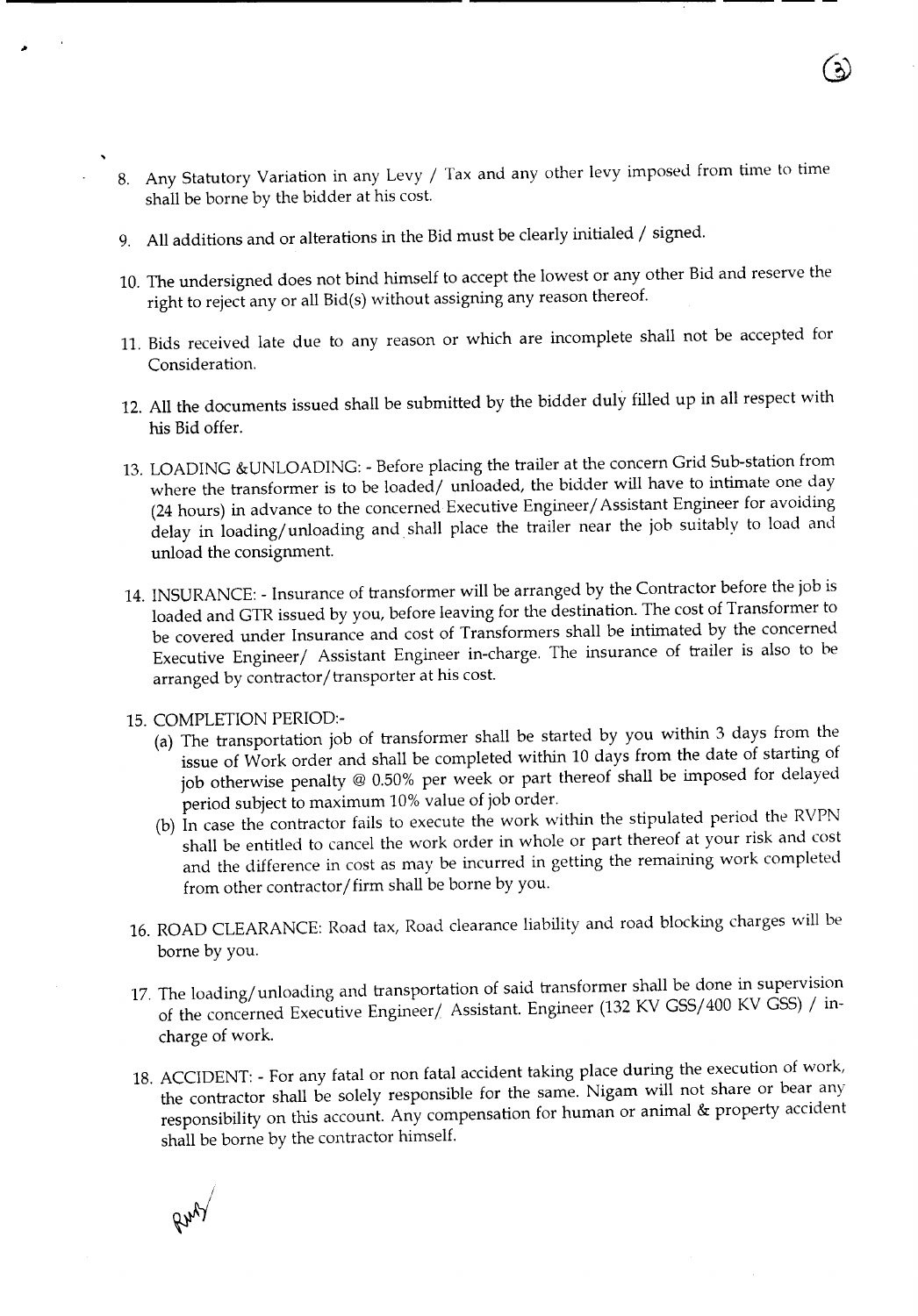19. DISPUTE: In case of any dispute between the contractor and order placing authority, the decision of the Zonal Chief Engineer (T&C) RVPN Ajmer will be final and binding to both the parties.

- **---------------**

- 20. JURISDICTION: In case of any legal disputes/ complications the Courts established by Law in Chittorgarh (Rajasthan) shall only have the legal jurisdiction to hear/trial the issues.
- 21. QUANTITY OF WORK: The quantity of work may be increased/ decreased by the Superintending Engineer (T&C) RVPN Chittorgarh with permission of the Zonal Chief Engineer (T&C) RVPN Ajmer. The Undersigned reserves the right to reject any/ all Bids in part or full without assigning any reason thereof.
- 22. Contract Agreement: -After award of the contract, the successful Bidder shall have to execute contract agreement for the proper fulfillment of the contract. The expenditure incurred in execution/ preparation of contract agreement shall be borne by the contractor. If the contractor fails to execute the contract agreement within 3 days of receipt of the work order, order may be cancelled and Bid security will be forfeited. RVPN may also debar such defaulter contractor from participation in future Bids in RVPN.

Above Terms & Conditions accepted.

(Signature of contractor)

•

Superintending Engineer (T&C) RVPN Chittorgarh

Copy submitted *I* forwarded to the following for information and necessary action.

- 1. The Zonal Chief Engineer (T&C\_AZ) RVPN Ajmer.
- 2. The Executive Engineer (T&C) RVPN Chittorgarh.
- 3. The Assistant Engineer (Transformer Repair Workshop) RVPN Jaipur.
- 4. The Accounts Officer (T&C) RVPN Chittorgarh.
- 5. The Assistant Engineer (T&C) RVPN Chittorgarh.
- 6. The Feeder Manager (T&C) RVPN Udaipur.
- 7. NOTICE BOARD Office of the SE (T&C) RVPN Chittorgarh.
- *8. Mis*

Superintending Engineer (T&C) RVPN Chittorgarh